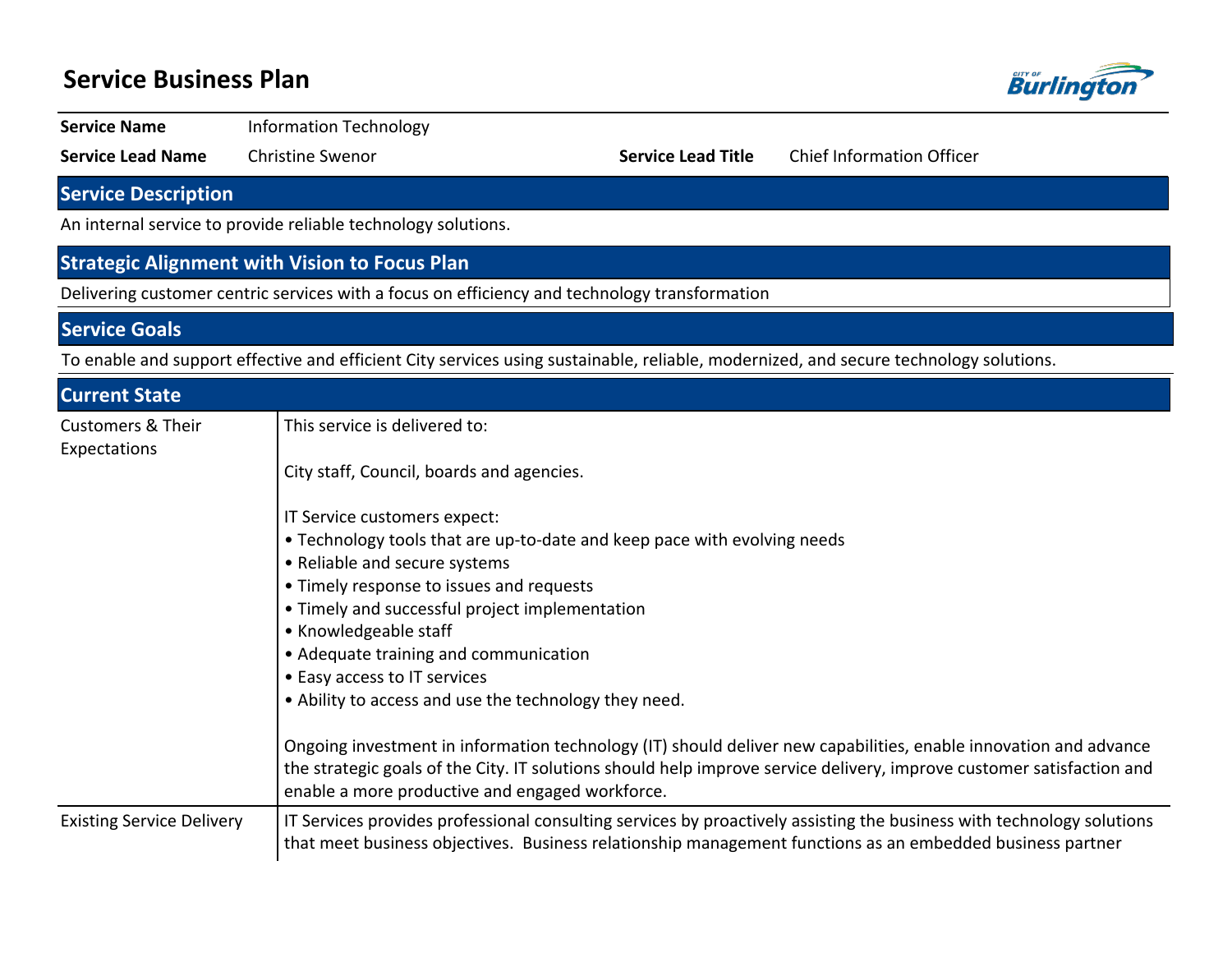providing strategic advice and direction on leveraging technology to enhance the business.

IT Services manages a large portfolio of projects varying in size and degree of complexity. Corporate priorities are established by the Burlington Leadership Team and an annual IT project work plan is approved by the corporate IT Steering Committee (ITSC). Work plan adjustments are made throughout the year using a change management process which is managed by the ITSC. IT Services works with customers throughout the life of a project, defining needs, assisting with procurement, and often managing the implementation.

IT services deliver desktop hardware and software support, business application management and support, security, training and general consulting. IT Services is also responsible for managing the City's data centres, network, internet access, email and telephone system.

IT Services manages the life-cycle of all IT assets ensuring ongoing system reliability. IT Services coordinates major upgrades, applies fixes, responds to requests for improvements and provides general support to the user community.

The IT environment is extremely complex and consists of approximately 150 business applications that are delivered through a combination of vendor hosted services and internally delivered applications. IT Services manages contracts and relationships with the IT vendors who supply the systems. A core set of six to 10 systems form the foundation of the City's critical business systems and serve the needs of multiple service areas. IT Services supports application integration to facilitate automated data transfer between business systems.

IT Services staff support more than 1,300 user IDs and over 3,000 devices (including PCs, phones, laptops and servers). IT Services manages all computer-related issues for the City through a centralized service desk and responds to approximately 14,000 incidents and requests each year.

The City's computer network extends to 43 facilities throughout Burlington. A secure internet connection provides access to services outside the City's network.

A comprehensive IT security program plans and implements policies and defenses against IT security threats and vulnerabilities.

IT Services provides after-hours support for critical systems from 4:30 p.m. to 8:30 a.m. daily.

Existing Customer **An automated ticketing tool is used to submit and track incidents and requests.**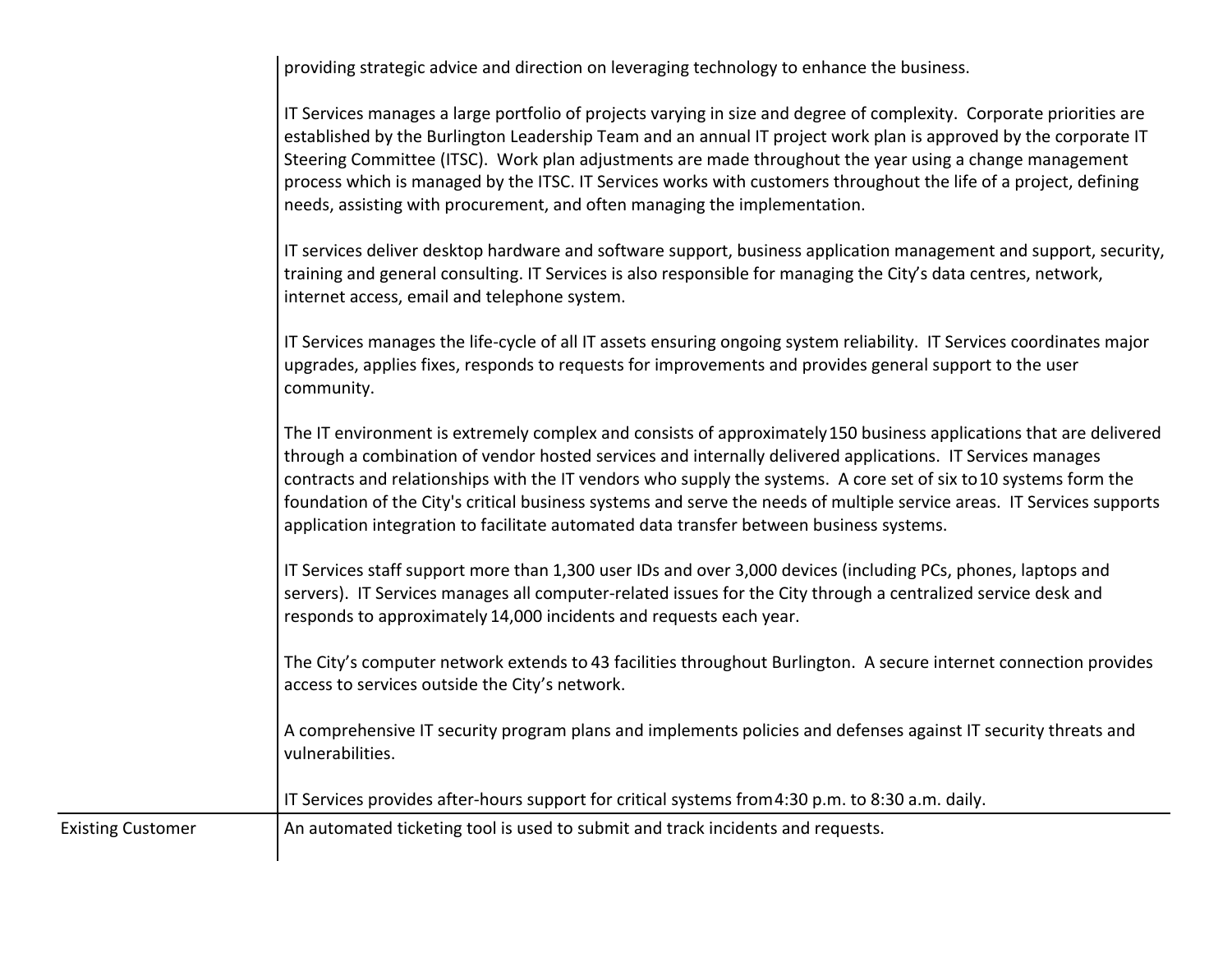| Engagement Tools /<br>Methods                                       | A Customer Satisfaction and Importance survey is conducted each year.<br>IT Services uses the City's internal website to provide information and allow customers to submit requests online.<br>Staff strive to regularly engage customers outside of the day-to-day interactions to understand strategic IT needs,<br>obtain feedback on IT Services, and share information related to projects and IT performance.<br>IT-TV service delivers on-line videos that answer frequently asked questions and demonstrate new technology.<br>Updates on project portfolio health are reported to the IT Steering Committee on a regular basis. |
|---------------------------------------------------------------------|------------------------------------------------------------------------------------------------------------------------------------------------------------------------------------------------------------------------------------------------------------------------------------------------------------------------------------------------------------------------------------------------------------------------------------------------------------------------------------------------------------------------------------------------------------------------------------------------------------------------------------------|
| Is this Service Provincially<br>Legislated?                         | N/A<br>No                                                                                                                                                                                                                                                                                                                                                                                                                                                                                                                                                                                                                                |
| For this Service are there<br><b>Approved Service</b><br>Standards? | Established service level objectives measure the ongoing effectiveness of the Information Technology<br>Yes<br>service. These are set out later in this business plan.                                                                                                                                                                                                                                                                                                                                                                                                                                                                   |
| <b>Programs</b>                                                     |                                                                                                                                                                                                                                                                                                                                                                                                                                                                                                                                                                                                                                          |
| <b>IT Support Service</b>                                           | Manages IT assets throughout their life cycle, maintaining secure and reliable systems and infrastructure.<br>Provides support for business applications, performs software upgrades and applies fixes.<br>Provides general user support (help desk) and training.                                                                                                                                                                                                                                                                                                                                                                       |
| <b>IT Consulting Service</b>                                        | Establishes strategic plans and roadmaps for corporate technology, aligning capabilities to business needs.<br>Helps customers determine how technology can be applied in the business to improve efficiency and effectiveness<br>and to achieve strategic goals.                                                                                                                                                                                                                                                                                                                                                                        |
| <b>IT Solution Delivery</b>                                         | Provides project management and technical expertise during implementation of technology initiatives.                                                                                                                                                                                                                                                                                                                                                                                                                                                                                                                                     |

#### **Recent Continuous Improvement Initiatives**

The 5-year corporate IT strategy, established in 2016, continues to set a vision for information technology. It is used to guide the process of establishing key priorities on an annual basis. A number of activities occurred in 2019 that support the strategic themes within the plan. Several of these are described below.

In 2019, Phase 2 of the Business Intelligence (BI) program was initiated and will result in data dashboards being developed for Transit, Finance, Parking and Roads, Parks, and Forestry departments. Data Integration skill sets were added to the core team to utilize new technologies and methods for extracting data from multiple sources and tranforming into meaningful information. Efforts in the area of master data management have also been initiated with data quality assessments and standards under development.

In partnership with business areas across the organization the IT Service assisted with the implementation of many technology projects in 2019 including: expansion of Fire Dispatch services to Halton Hills, Council Chambers renovation, Halton Court Services relocation, Fire Alternative Dispatch Centre, Customer Relationship Management (CRM) implementation, Transit scheduling software, and other business related IT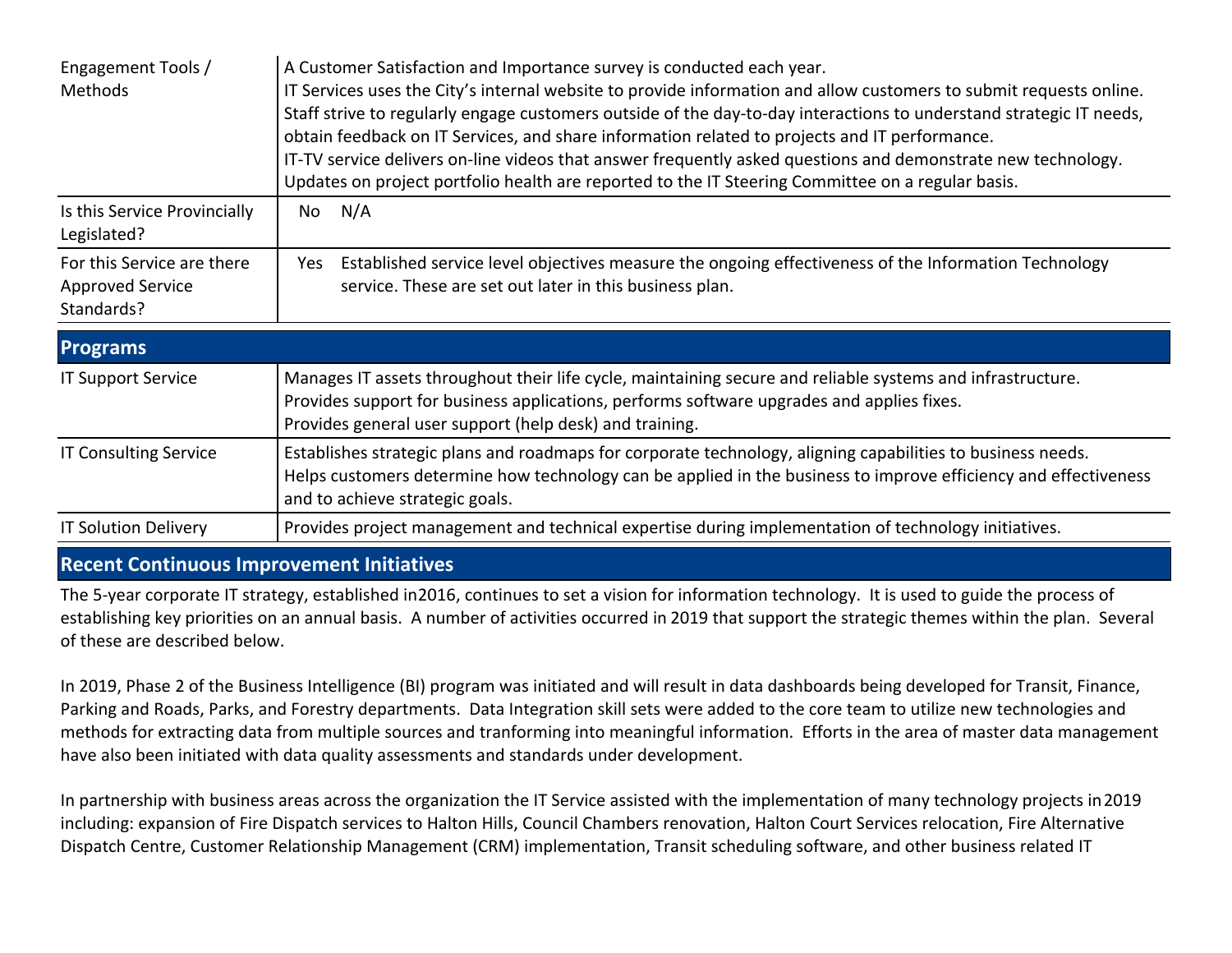initiatives.

Following up on the results of the IT User Satisfaction survey in 2018, ITS management staff met with each department to review the results, seek clarification and to understand where efforts were best focused to meet the needs of the business customers.

In 2019, the first "21st Century Workforce" Showcase was held where ITS partnered with its business customers to demonstrate new technology being used by City staff. It was a well-received information sharing and educational opportunity for City staff.

With the goal of improving the City's IT security posture an information security framework was developed in 2019. The framework includes a short and long-term action plan that will further protect the City's information assets and improve our ability to respond to cyber security threats.

In 2019, a mandatory security awareness program was introduced to better educate and inform staff on cyber security and how to deal with staff targeted security threats.

Service Portal improvements included adding and improving intake forms to request equipment and services, providing more knowledge base tips and information to users, leveraging the announcements capabilities better to inform users of IT outages and activities and overall increasing user adoption of the Service Portal as the preferred channel for requesting service.

An accelerated desktop device refresh program was introduced in 2019 in an effort to update the number of desktop devices that were six years and older.

The ERP (Enterprise Resource Planning) Program was launched with funding and staff resources approved in 2018. In 2019, the team's efforts were focused on project planning and the development of a Request for Proposal to acquire a software solution for finance, payroll, and human capital management.

### **Environmental Considerations**

| <b>Emerging Opportunities and Anticipated Risks</b> |                                                                                                                                                                                                                                                                                                                                                                                                                                                                                                                                                                                          |  |  |  |  |
|-----------------------------------------------------|------------------------------------------------------------------------------------------------------------------------------------------------------------------------------------------------------------------------------------------------------------------------------------------------------------------------------------------------------------------------------------------------------------------------------------------------------------------------------------------------------------------------------------------------------------------------------------------|--|--|--|--|
| <b>Emerging Opportunities</b>                       | The ERP Program is focused on procuring and implementing an integrated software solution that supports Financials,<br>Human Capital Management, Payroll, Budgets, Forecasts, and Reporting. The goal of the ERP Program is to reduce<br>the number of peripheral, siloed data systems and in doing so deliver a fully integrated, flexible, intuitive solution<br>that will support new and/or improved ways of working and will deliver a measurable business impact.<br>Introduction of modernized technologies to improve customer service including the deployment of a new Customer |  |  |  |  |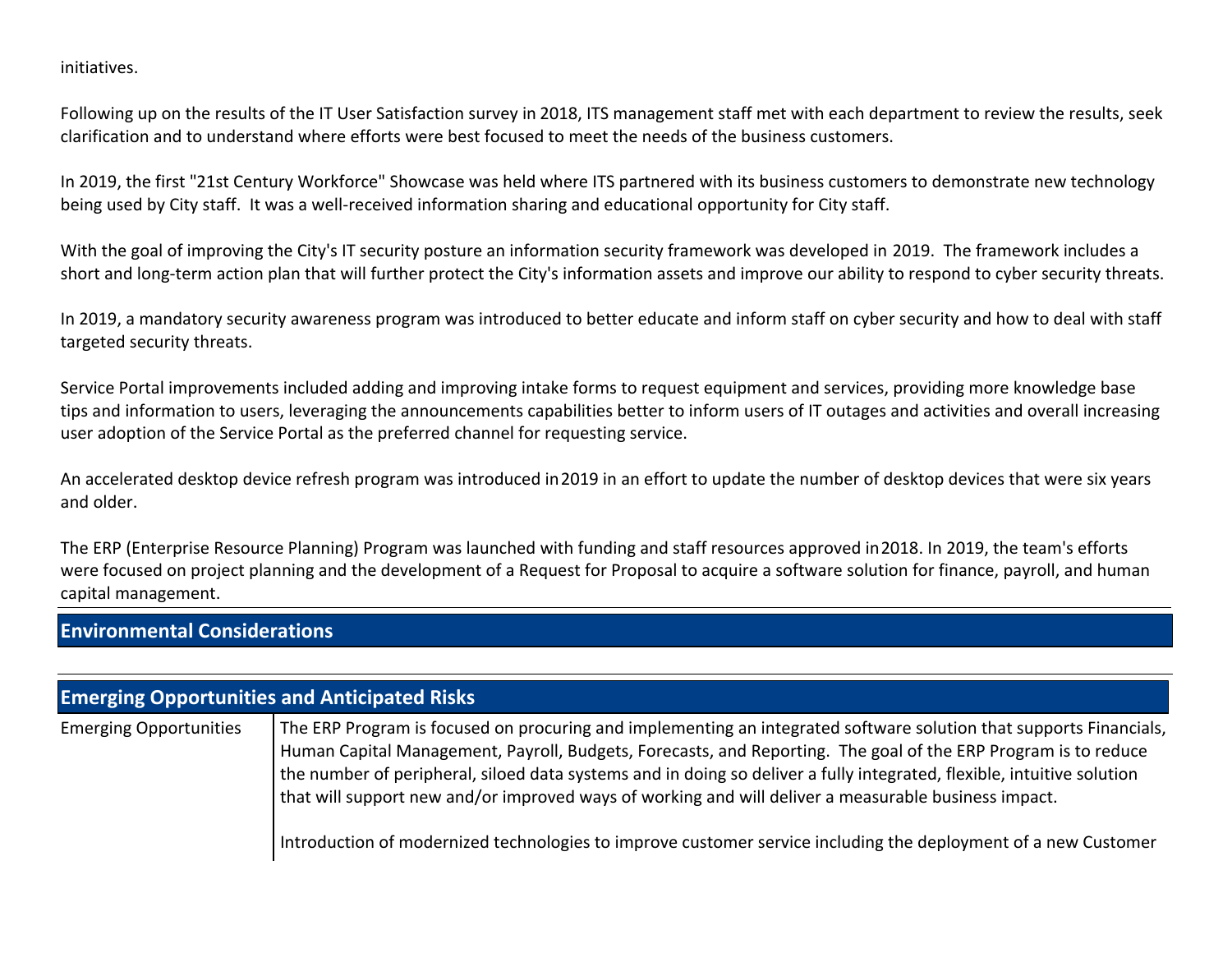Relationship Management (CRM) solution for tracking of issues and service requests and the introduction of new on-line services to make it easier and more convenient for residents and businesses to interact with the City.

Information is a vital strategic asset for the City. Improved governance and information management practices will enable staff to leverage data as a valuable resource in the delivery of City services.

Increased adoption of the new Business Intelligence technology will deliver more effective performance reporting and analysis. Meaningful information will be more easily accessible by staff, eliminating labour-intensive and timeconsuming processes now required for business analysis and reporting. The BI technology positions us well to deliver an on-line community dashboard providing meaningful measurements on how the organization is performing.

In addition to ERP, the consolidation of other enterprise business applications may reduce annual maintenance costs, provide added functionality, improve data management and employee productivity.

The City's GIS (Geographical Information System) is a valuable tool that allows staff to visualize and analyze data geographically to understand relationships, patterns, and trends. These capabilities are transforming the way organizations operate. GIS is used extensively at the City and is linked to many of our business systems. The City's GIS system has untapped potential and should be further leveraged to enhance service delivery and staff productivity.

Replacement of an antiquated Maintenance Management Systems with a modernized Enterprise Asset Management System will provide opportunities to streamline processes, better monitor and track maintenance activities on City owned assets, improve employee satisfaction and customer service.

Mobile technology provides the opportunity to consider alternative ways of working by giving staff the ability to access information at any time from anywhere. Mobile technology can help reduce the need for dedicated office space, streamline operations, and improve customer service.

The on-going assessment and measurement of IT service delivery processes will identify opportunities to reduce the number of help desk calls and the time to respond to issues. Enhanced training opportunities will improve corporate technology skills, reduce security risk, and improve overall customer satisfaction.

Anticipated Risks SECURITY: The City's data is a vital asset that needs to be adequately secured and protected. Security breaches are costly and affect an organization's integrity and customer trust. Maintaining secure systems is a bigger challenge in a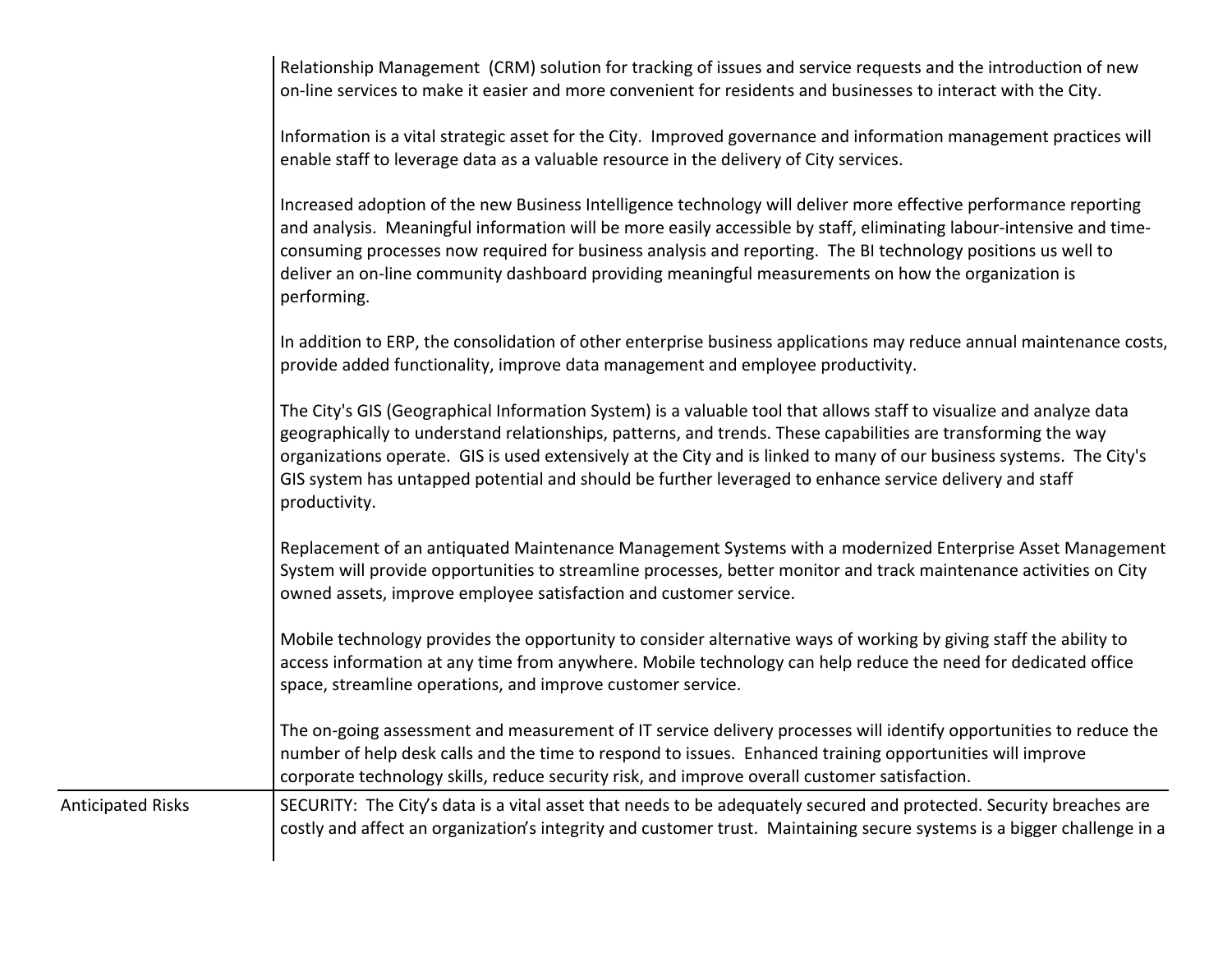more complex IT world and requires ongoing diligence and attention.

DATA GROWTH and ARCHITECTURE: The City's application portfolio has grown to approximately 150 business systems. Continued growth and absence of a formalized architecture and data management program could result in additional work to manage risk associated with system integration needs, data duplication, data quality, and application administration.

SYSTEM RELIABILITY AND COMPLEXITY: IT Services supports a large and complex technology infrastructure, which functions behind the scenes yet is critical to the delivery of City services. The time required to manage and maintain this infrastructure has grown significantly. Proactive maintenance activities are becoming more difficult to accommodate, increasing the risk of unexpected system outages.

PACE OF CHANGE & AGILITY: Technology continues to evolve at a rapid pace. Customers expect that new technologies will be available quickly. Replacement or adoption of a major system can take multiple years to implement and often involves complex procurement and lengthy contract negotiation processes. This limits our ability to keep all systems up-to-date. Life cycles are extended and, as a result, efficiencies and service improvements are not realized and system reliability is at risk.

ADOPTION OF VENDOR HOSTED SOLUTIONS: Vendor hosted solutions can help us to be more nimble. However, these externally managed services require staff time to sustain and increase operating costs. Sharing data between hosted systems is frequently a requirement to avoid manual data entry and data duplication. However, facilitating data sharing with hosted applications can be quite time consuming and complex to implement and support. Vendor-hosted services will continue to be a practical option but must be supported by a strong business case that include business benefits and the full cost to sustain the solution.

TECHNOLOGY RENEWAL and LEGACY SYSTEMS: Technology growth has increased the budget requirement to maintain IT assets. The IT Asset Management plan estimates an average of \$2.4M annually to maintain existing IT assets. A capital budget program provides some funding for asset renewal and the acquisition of new technology but budget shortfalls are common. Resource constraints coupled with long implementation cycles has required extending the life of antiquated systems that are difficult to manage and support. Ensuring reliable, up-to-date systems enables innovation and cost effective service delivery improvements.

STAFF RETIREMENTS: A number of long-term IT Services staff will be eligible for retirement within a five-year time frame. Significant knowledge and experience could be lost in a short period of time.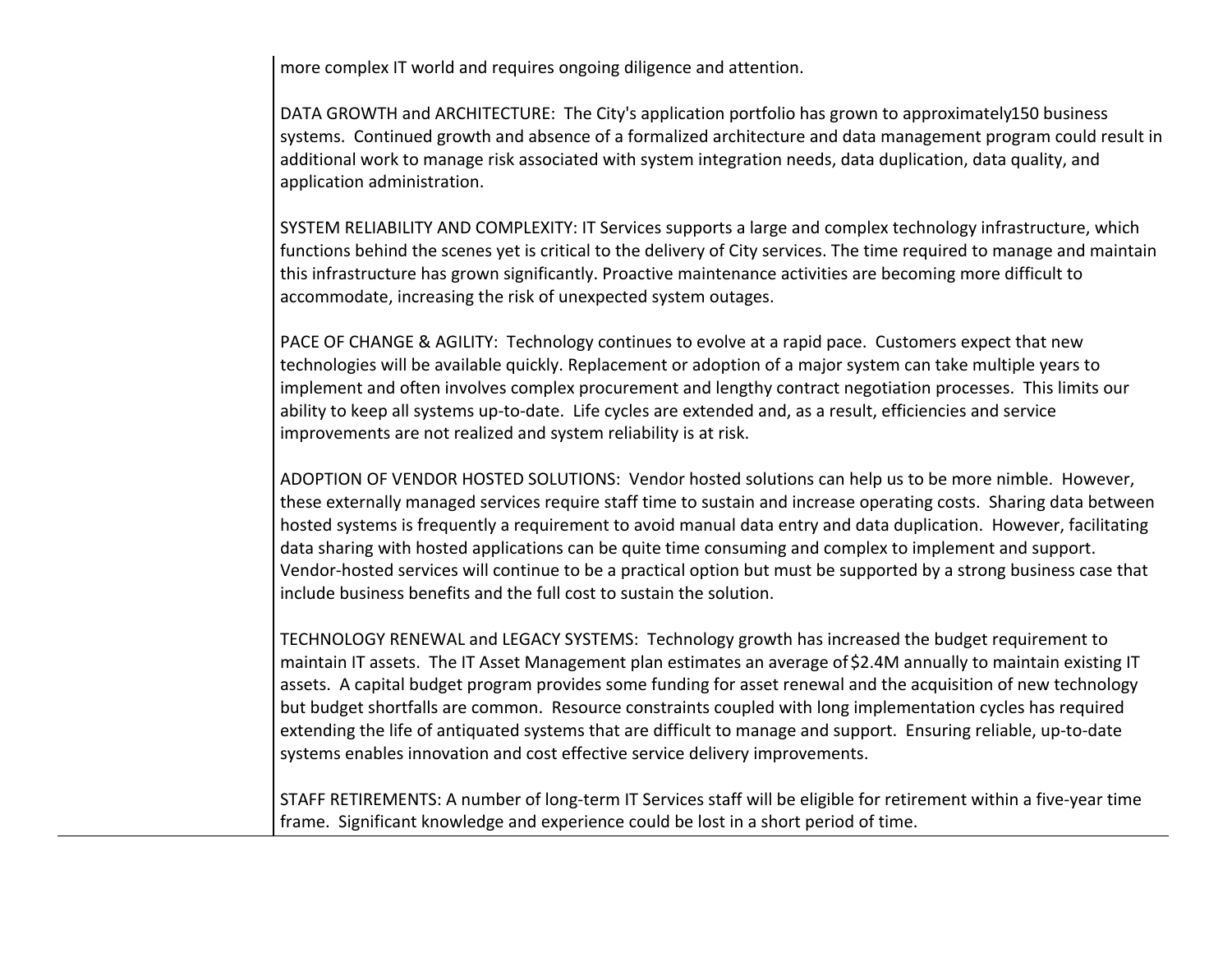| <b>Enterprise Risk</b> | Labour Market and Workforce - Retirement, Recruitment, Compensation, Skills |
|------------------------|-----------------------------------------------------------------------------|
| Considerations         | Financial Sustainability - Budget, Limited Revenue Tools                    |
|                        | Technology - Cyber Security                                                 |
|                        | Disruptive Technology                                                       |

| <b>Service Initiatives</b>                                                                                                                                                                                                                                             | <b>Target Completion</b> |
|------------------------------------------------------------------------------------------------------------------------------------------------------------------------------------------------------------------------------------------------------------------------|--------------------------|
| Acquire and implement a modernized and integrated system to support HR, Payroll, and Finance functions.                                                                                                                                                                | Dec 2023                 |
| Acquire and implement a modernized maintenance management system.                                                                                                                                                                                                      | Dec 2020                 |
| Enhance the City's information security program through the implementation of an industry standard information<br>security framework.                                                                                                                                  | Dec 2020                 |
| Continue the deployment of a business intelligence reporting tool that delivers more effective performance<br>reporting and analysis capabilities to City staff and reduces time-consuming manual processes. Includes deployment<br>of an on-line community dashboard. | Dec 2020                 |
| Develop a corporate Information Management Strategy defining priorities and activities and addressing enterprise<br>data management, data architecture, and overall governance of data and information.                                                                | Dec 2020                 |
| Complete an upgrade of the City's Permitting and Licensing software (AMANDA V7).                                                                                                                                                                                       | Jun 2020                 |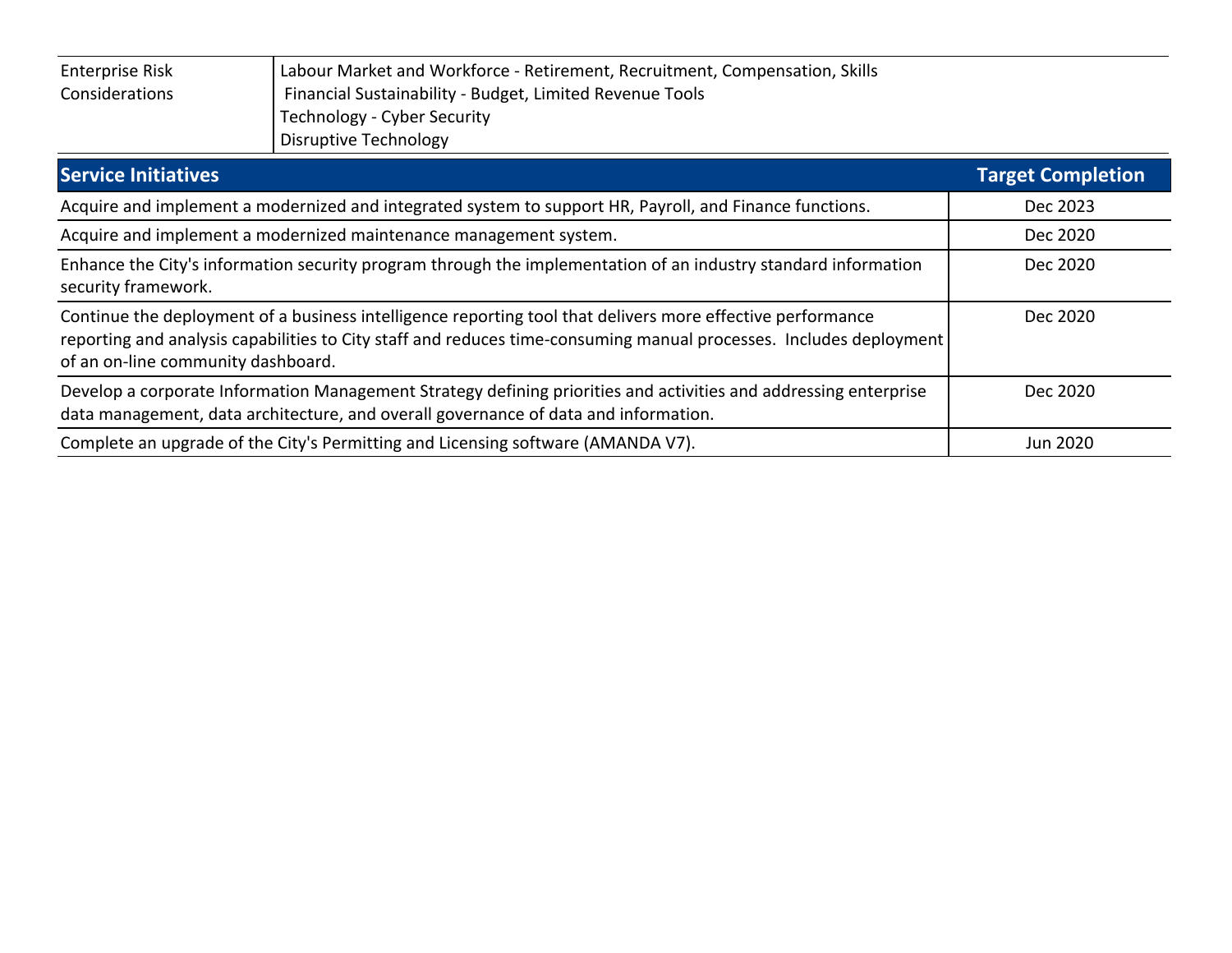# **MEASURING SUCCESS**

#### **How much did we do?**

| <b>Performance</b>      | 2015   | 2016   | 2017   | 2018   | 2019            | 2020            | 2021            | 2022            |
|-------------------------|--------|--------|--------|--------|-----------------|-----------------|-----------------|-----------------|
| <b>Measurement</b>      | Actual | Actual | Actual | Actual | <b>Forecast</b> | <b>Forecast</b> | <b>Forecast</b> | <b>Forecast</b> |
| Number of service desk  | 11,052 | 11,882 | 12,792 | 13,600 | 14.100          | 14,805          | 15.545          | 16,322          |
| Itickets received       |        |        |        |        |                 |                 |                 |                 |
| (incident and requests) |        |        |        |        |                 |                 |                 |                 |
| Number of devices       | 2,276  | 2.926  | 3,010  | 3,200  | 3,297           | 3,396           | 3.497           | 3,602           |
| supported               |        |        |        |        |                 |                 |                 |                 |

#### **How well did we do it?**

| Performance                                                                                                                                                                                                                                                                                                                                                                                                                                                                                                                                                                                                                                                                                                 | % of Ticket Resolution Resolved On Time |                                                                                                                                                                                                                                                                                                                                                      |      |      |                                         |      |      |
|-------------------------------------------------------------------------------------------------------------------------------------------------------------------------------------------------------------------------------------------------------------------------------------------------------------------------------------------------------------------------------------------------------------------------------------------------------------------------------------------------------------------------------------------------------------------------------------------------------------------------------------------------------------------------------------------------------------|-----------------------------------------|------------------------------------------------------------------------------------------------------------------------------------------------------------------------------------------------------------------------------------------------------------------------------------------------------------------------------------------------------|------|------|-----------------------------------------|------|------|
| <b>Measurement</b>                                                                                                                                                                                                                                                                                                                                                                                                                                                                                                                                                                                                                                                                                          |                                         |                                                                                                                                                                                                                                                                                                                                                      |      |      |                                         |      |      |
| Story behind the data                                                                                                                                                                                                                                                                                                                                                                                                                                                                                                                                                                                                                                                                                       |                                         | The % of Tickets Resolved on Time refers to incidents and does not includes requests. Incidents<br>are problems that are prioritized based on urgency and risk. The following service level<br>objectives exist for incident resolution time: Critical - 4 business days, High - 1 business day,<br>Medium - 2 business days, Low - 5 business days. |      |      |                                         |      |      |
| Service levels measured as % of tickets resolved on time are projected to drop from 93% in 2018<br>to 88% in 2019. This drop is attributed to staff turn-over and a significant amount of priority<br>project work that took capacity away from the help desk. With modernization of computer<br>technology and standard office productivity software, users are experience a lot of change<br>which is contributing to the increase in service desk tickets. We continue to focus on customer<br>service and improving service desk processes to acheive our performance goals. Providing<br>more training and tools to help users use their technology more effectively continues be a key<br>focus area. |                                         |                                                                                                                                                                                                                                                                                                                                                      |      |      |                                         |      |      |
| 94%<br>93%<br>92%<br>91%                                                                                                                                                                                                                                                                                                                                                                                                                                                                                                                                                                                                                                                                                    |                                         | 92%                                                                                                                                                                                                                                                                                                                                                  | 93%  |      | % of Ticket Resolution Resolved On Time | 92%  | 92%  |
| 90%<br>89%<br>88%<br>88%<br>87%<br>86%                                                                                                                                                                                                                                                                                                                                                                                                                                                                                                                                                                                                                                                                      | 88%                                     |                                                                                                                                                                                                                                                                                                                                                      |      | 88%  | 90%                                     |      |      |
| 85%<br>2015                                                                                                                                                                                                                                                                                                                                                                                                                                                                                                                                                                                                                                                                                                 | 2016                                    | 2017                                                                                                                                                                                                                                                                                                                                                 | 2018 | 2019 | 2020                                    | 2021 | 2022 |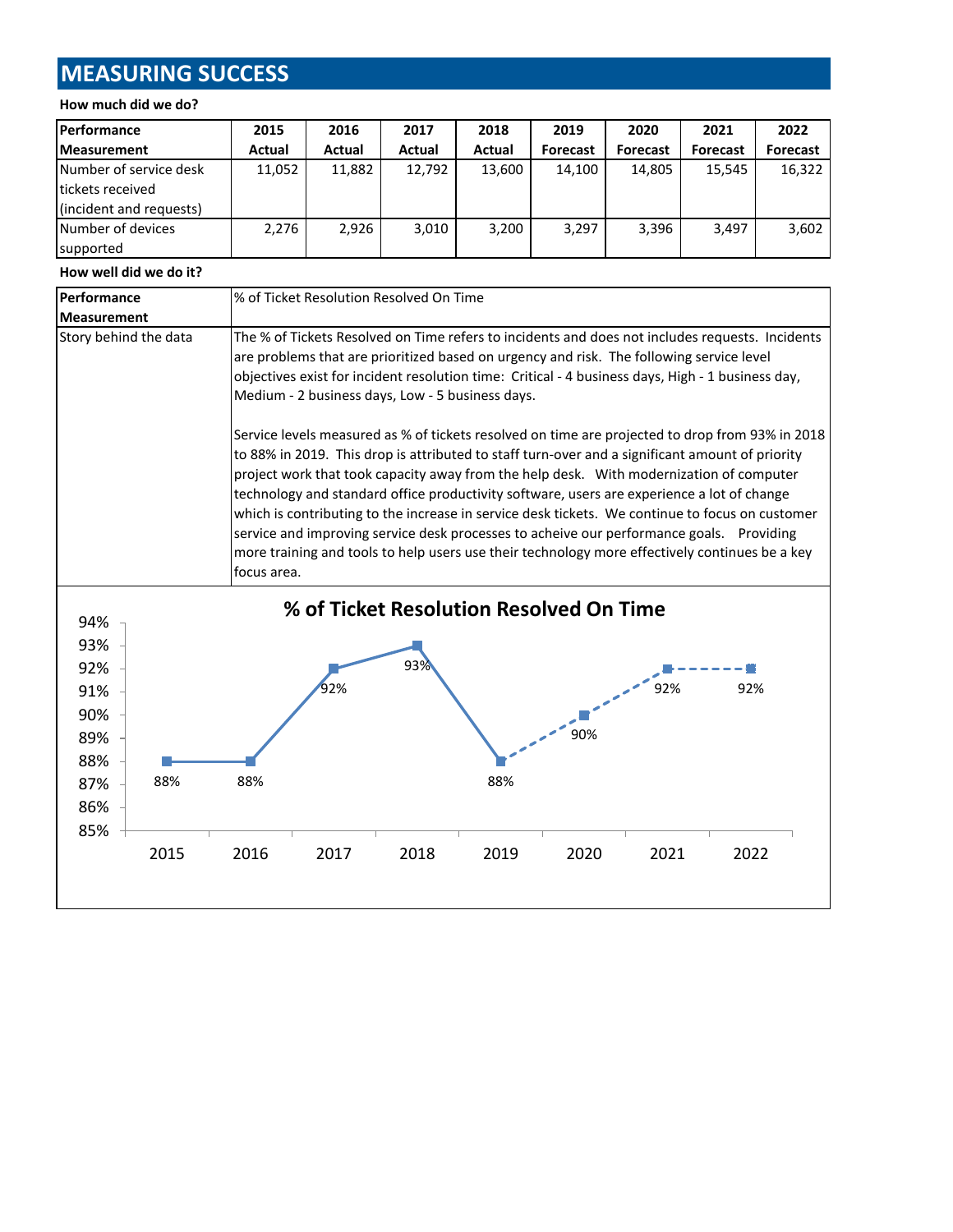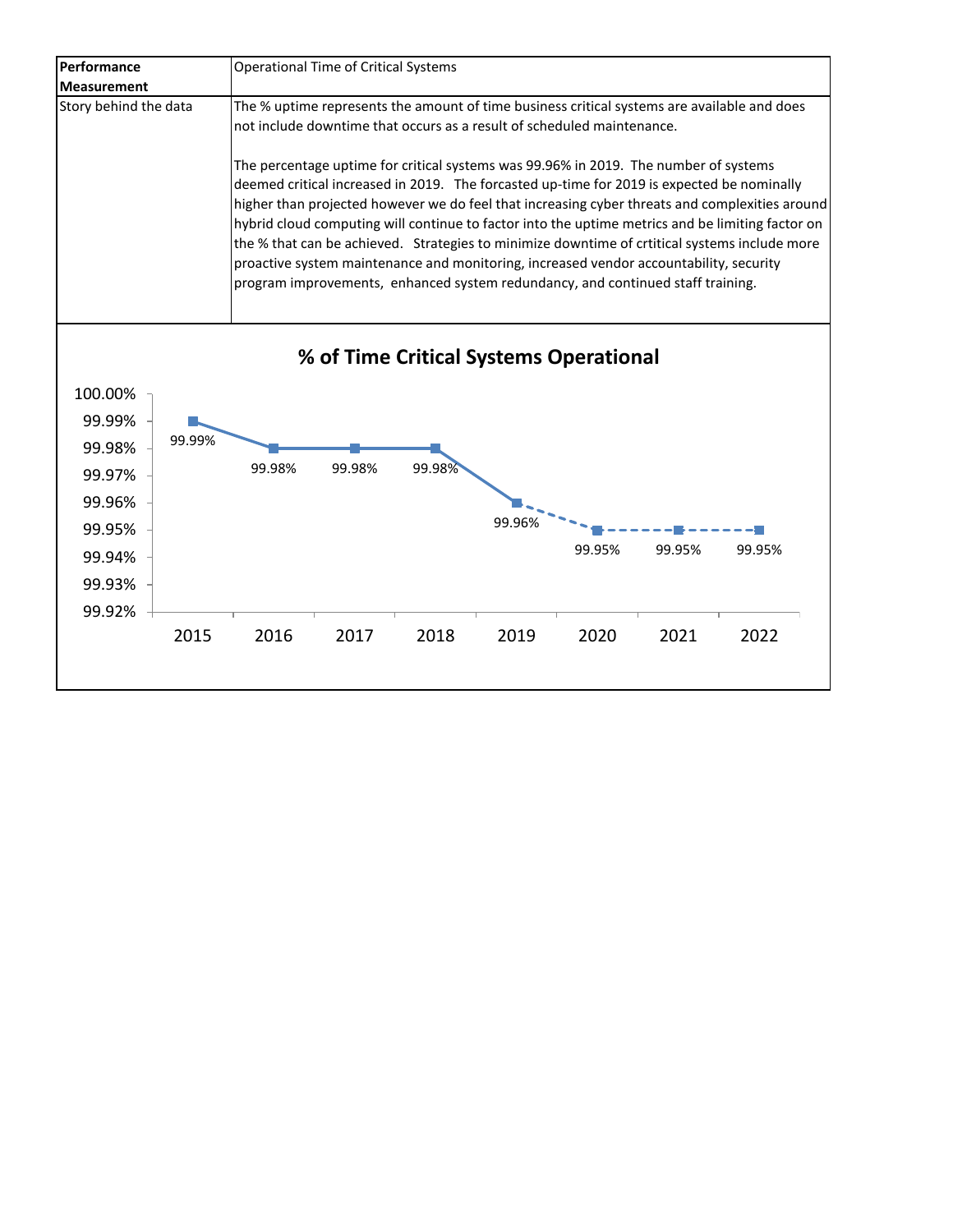